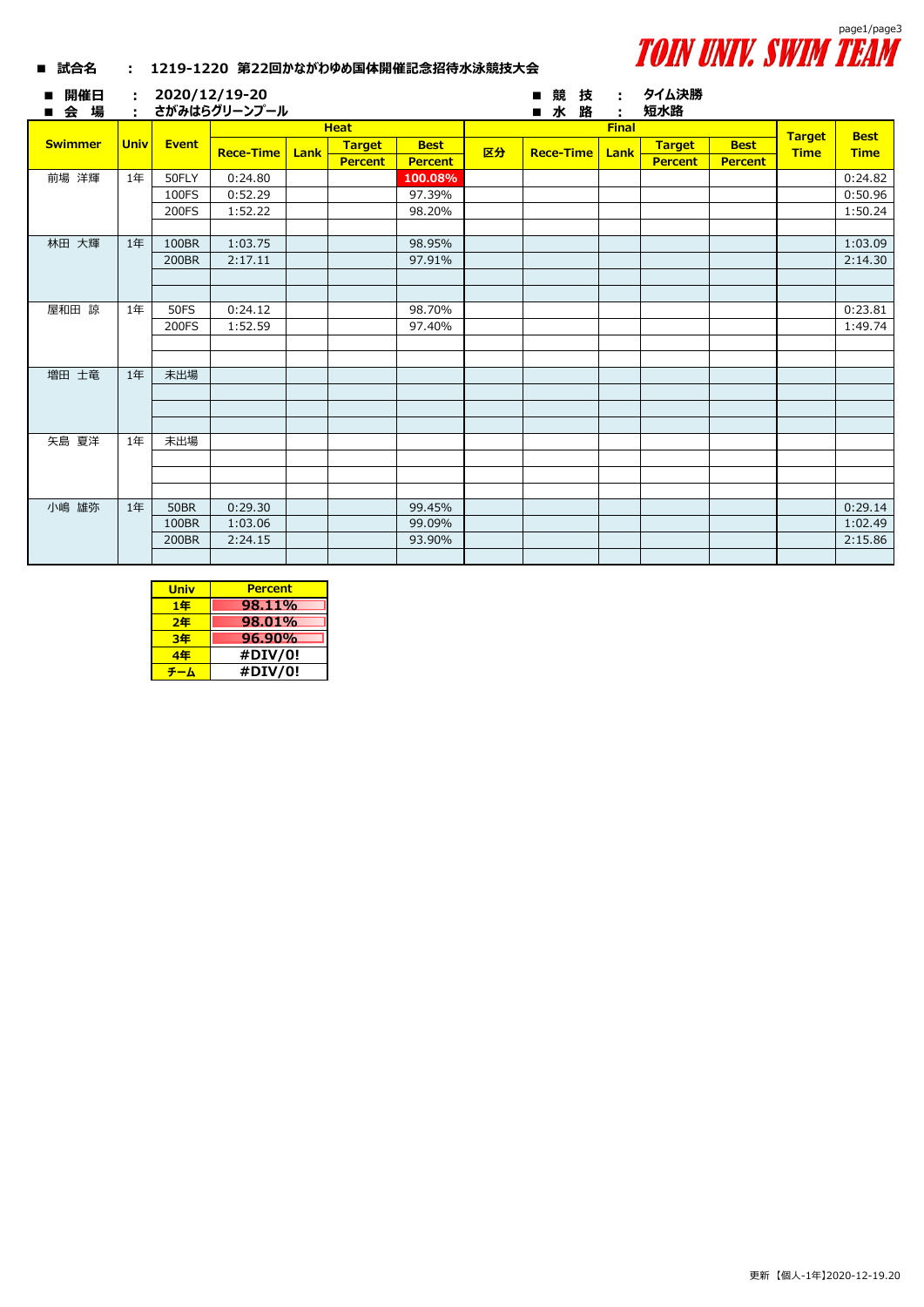

| ■ 試合名          | I VIII VIII II JIIIII I LHII<br>1219-1220 第22回かながわゆめ国体開催記念招待水泳競技大会<br>$\mathbf{L}$ |             |                               |      |                |                |    |                   |              |                |                |               |             |
|----------------|------------------------------------------------------------------------------------|-------------|-------------------------------|------|----------------|----------------|----|-------------------|--------------|----------------|----------------|---------------|-------------|
| 開催日<br>会 場     | $\mathcal{L}_{\mathrm{max}}$<br>÷                                                  |             | 2020/12/19-20<br>さがみはらグリーンプール |      |                |                |    | 競<br>技<br>■水<br>路 | п.<br>÷      | タイム決勝<br>短水路   |                |               |             |
|                | <b>Univ</b>                                                                        | Event       | <b>Heat</b>                   |      |                |                |    |                   | <b>Final</b> |                |                | <b>Target</b> | <b>Best</b> |
| <b>Swimmer</b> |                                                                                    |             | <b>Rece-Time</b>              | Lank | <b>Target</b>  | <b>Best</b>    | 区分 | <b>Rece-Time</b>  | Lank         | <b>Target</b>  | <b>Best</b>    | <b>Time</b>   | <b>Time</b> |
|                |                                                                                    |             |                               |      | <b>Percent</b> | <b>Percent</b> |    |                   |              | <b>Percent</b> | <b>Percent</b> |               |             |
| 熊倉 広輝          | 2年                                                                                 | 未出場         |                               |      |                |                |    |                   |              |                |                |               |             |
|                |                                                                                    |             |                               |      |                |                |    |                   |              |                |                |               |             |
|                |                                                                                    |             |                               |      |                |                |    |                   |              |                |                |               |             |
|                |                                                                                    |             |                               |      |                |                |    |                   |              |                |                |               |             |
| 山岸 丈晃          | 2年                                                                                 | <b>50FS</b> | 0:25.18                       |      |                | 98.26%         |    |                   |              |                |                |               | 0:24.75     |
|                |                                                                                    | 100FS       | 0:55.54                       |      |                | 98.89%         |    |                   |              |                |                |               | 0:54.93     |
|                |                                                                                    |             |                               |      |                |                |    |                   |              |                |                |               |             |
|                |                                                                                    |             |                               |      |                |                |    |                   |              |                |                |               |             |
| 村中 薫           | 2年                                                                                 | <b>50FS</b> | 0:24.04                       |      |                | 98.61%         |    |                   |              |                |                |               | 0:23.71     |
|                |                                                                                    | 100BA       | 0:57.77                       |      |                | 96.28%         |    |                   |              |                |                |               | 0:55.70     |
|                |                                                                                    |             |                               |      |                |                |    |                   |              |                |                |               |             |
|                |                                                                                    |             |                               |      |                |                |    |                   |              |                |                |               |             |
| 保坂 若菜          | 2年                                                                                 | 未出場         |                               |      |                |                |    |                   |              |                |                |               |             |
|                |                                                                                    |             |                               |      |                |                |    |                   |              |                |                |               |             |
|                |                                                                                    |             |                               |      |                |                |    |                   |              |                |                |               |             |
|                |                                                                                    |             |                               |      |                |                |    |                   |              |                |                |               |             |